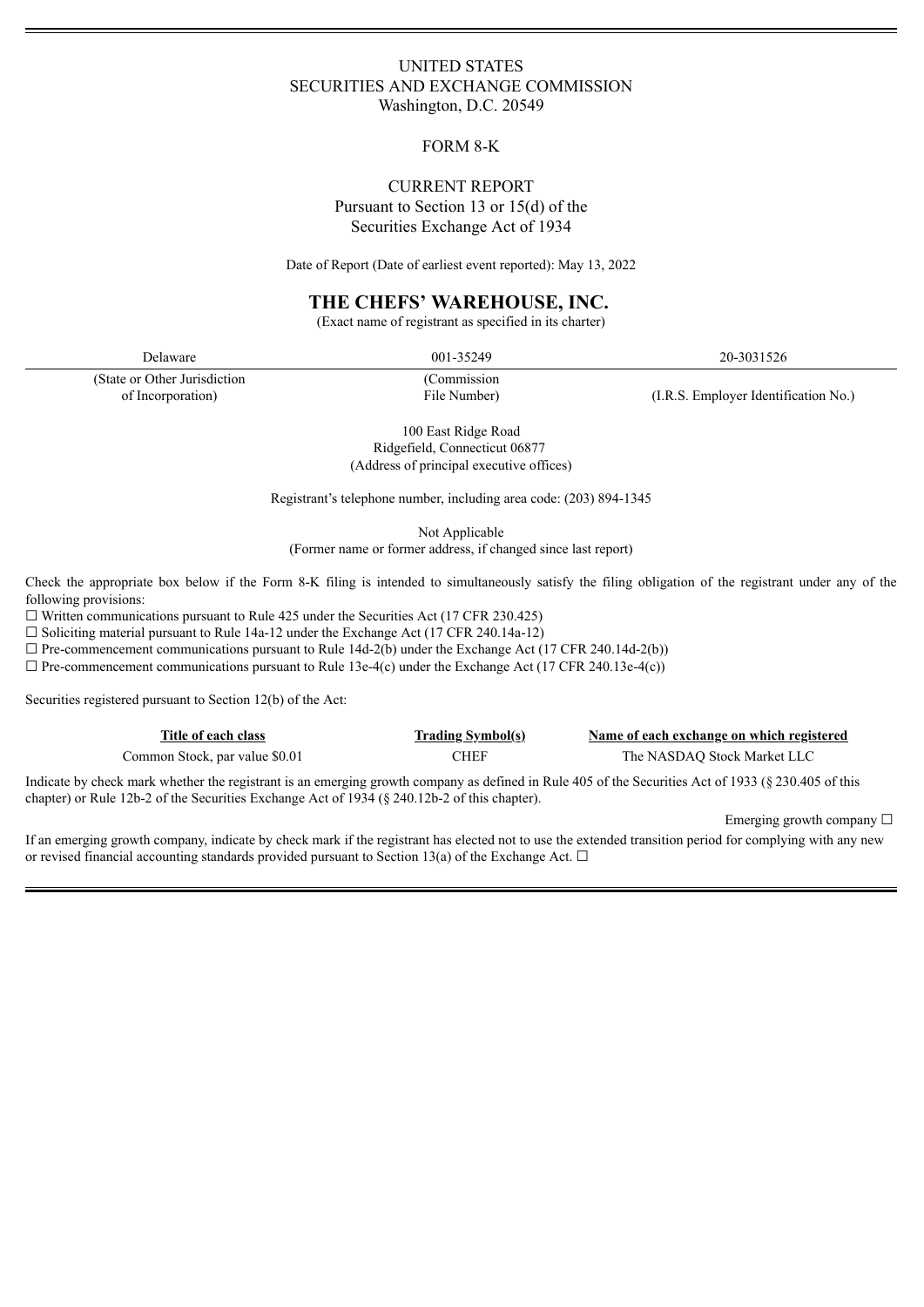## **Item 5.02 Departure of Directors or Certain Officers; Election of Directors; Appointment of Certain Officers; Compensatory Arrangements of Certain Officers.**

The Board of Directors of The Chefs' Warehouse, Inc. (the "Company") previously approved, subject to stockholder approval, an amendment and restatement of the Company's 2019 Omnibus Equity Incentive Plan (the "Amended 2019 Plan"). As described below under Item 5.07, the Company's stockholders approved the Amended 2019 Plan at the 2022 Annual Meeting of stockholders held on May 13, 2022 (the "2022 Annual Meeting"). The Amended 2019 Plan became effective upon stockholder approval and, among other things, increased by 1,630,000 the number of shares of the Company's common stock ("Shares") available under the Amended 2019 Plan, as described under Proposal 4 of the Company's definitive proxy statement filed on Schedule 14A with the Securities and Exchange Commission on March 29, 2022 (the "2022 Proxy Statement"), which description is incorporated herein by reference.

The foregoing description of the Amended 2019 Plan is qualified in its entirety by reference to the text of the Amended 2019 Plan, which included as Appendix A in the Company's 2022 Proxy Statement.

# **Item 5.07 Submission of Matters to a Vote of Security Holders.**

At the Annual Meeting, a total of 35,195,710 Shares, representing 92.03% of the 38,242,461 Shares outstanding and entitled to vote as of the record date for the 2022 Annual Meeting, were present or represented by proxies. The Company's stockholders voted on four proposals at the Annual Meeting. The results of voting on the four proposals, including final voting tabulations, are set forth below.

1. The stockholders elected Ivy Brown, Dominick Cerbone, Joseph Cugine, Steven F. Goldstone, Alan Guarino, Stephen Hanson, Aylwin Lewis, Katherine Oliver, Christopher Pappas and John Pappas to serve as directors to hold office until the annual meeting of stockholders to be held in 2023 and until their successors are duly elected and qualified.

| Nominee                   | For        | <b>Against</b> | Abstain | <b>Broker Non-Votes</b> |
|---------------------------|------------|----------------|---------|-------------------------|
| <b>Ivy Brown</b>          | 32,230,379 | 31,421         | 57,596  | 2,876,314               |
| Dominick Cerbone          | 31,286,304 | 975,511        | 57,581  | 2,876,314               |
| Joseph Cugine             | 29,709,328 | 1,893,125      | 716,943 | 2,876,314               |
| Steven F. Goldstone       | 30,550,610 | 1,711,202      | 57,584  | 2,876,314               |
| Alan Guarino              | 24,945,975 | 7,314,862      | 58,559  | 2,876,314               |
| Stephen Hanson            | 30,469,837 | 1,758,452      | 91,107  | 2,876,314               |
| Aylwin Lewis              | 32,005,255 | 255,563        | 58,578  | 2,876,314               |
| Katherine Oliver          | 30,398,404 | 1,867,252      | 53,740  | 2,876,314               |
| <b>Christopher Pappas</b> | 31,388,490 | 877,877        | 53,029  | 2,876,314               |
| John Pappas               | 30,452,413 | 1,812,954      | 54,029  | 2,876,314               |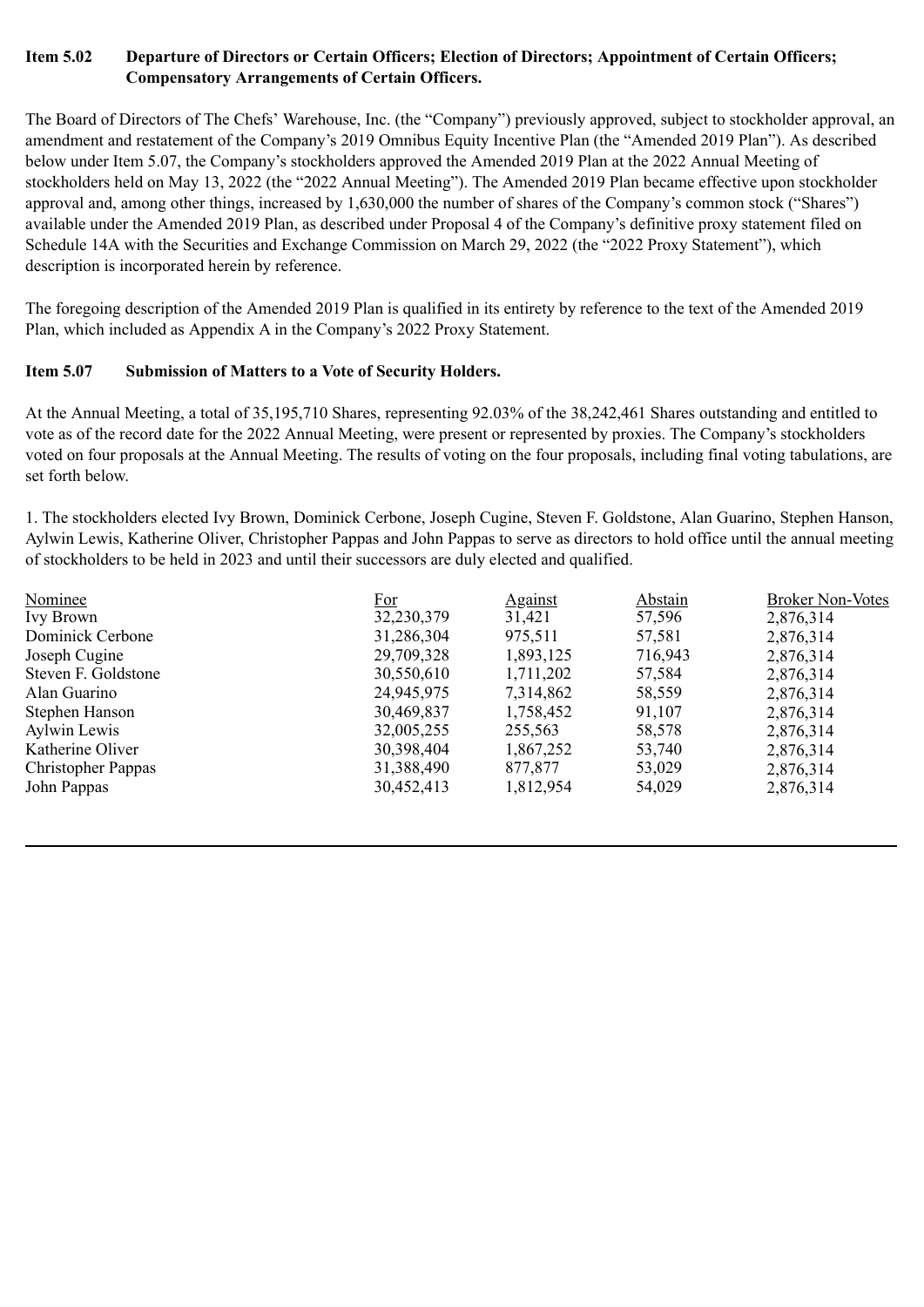2. The stockholders approved the ratification of the selection of BDO USA, LLP as the Company's independent registered public accounting firm for the fiscal year ending December 24, 2022.

| <u>For</u>            | <b>Against</b>                                                                                                                                                           | <b>Abstentions</b> | <b>Broker Non-Votes</b> |
|-----------------------|--------------------------------------------------------------------------------------------------------------------------------------------------------------------------|--------------------|-------------------------|
| 35,076,122            | 86,424                                                                                                                                                                   | 33,164             | NA                      |
|                       | 3. The stockholders approved, on a non-binding, advisory basis, the compensation of the Company's named executive officers, as<br>described in the 2022 Proxy Statement. |                    |                         |
| For                   | Against                                                                                                                                                                  | <b>Abstentions</b> | <b>Broker Non-Votes</b> |
| 17,008,760            | 15,245,916                                                                                                                                                               | 64,720             | 2,876,314               |
|                       | 4. The stockholders approved the Amended 2019 Plan, as included as Appendix A in the 2022 Proxy Statement.                                                               |                    |                         |
| $For$                 | <b>Against</b>                                                                                                                                                           | <b>Abstentions</b> | <b>Broker Non-Votes</b> |
| 30,551,122            | 1,715,219                                                                                                                                                                | 53,055             | 2,876,314               |
| <b>Item 9.01</b>      | <b>Financial Statements and Exhibits.</b>                                                                                                                                |                    |                         |
| $(d)$ <i>Exhibits</i> |                                                                                                                                                                          |                    |                         |
| <b>Exhibit</b>        |                                                                                                                                                                          |                    |                         |
| No.                   | <b>Description</b>                                                                                                                                                       |                    |                         |
| 104                   | Cover Page Interactive Data File - the cover page XBRL tags are embedded within the Inline XBRL document.                                                                |                    |                         |